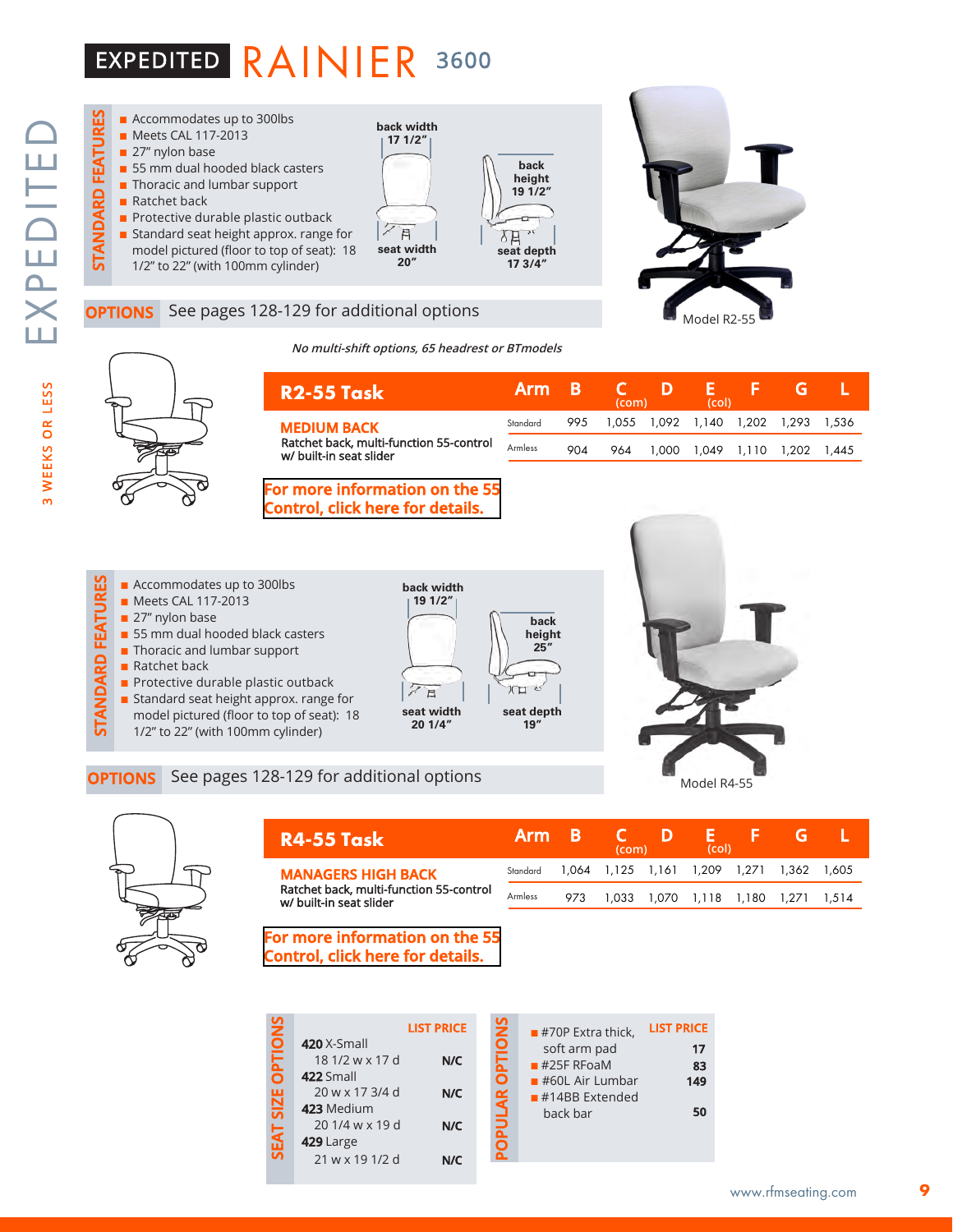### EXPEDITED RAINIER 3600







Model R8-55



|  | no mani simi options, os neadrest or Brinodels |  |  |
|--|------------------------------------------------|--|--|
|  |                                                |  |  |
|  |                                                |  |  |

| <b>R6-55 Task</b>                                                  | 'Arm     |     | (com)                               |      | (col) |                   |       |
|--------------------------------------------------------------------|----------|-----|-------------------------------------|------|-------|-------------------|-------|
| <b>MEDIUM BACK</b>                                                 | Standard | 995 | 1.055 1.092 1.140 1.202 1.293 1.536 |      |       |                   |       |
| Ratchet back, multi-function 55-control<br>w/ built-in seat slider | Armless  | 904 | 964                                 | .000 |       | 1.049 1.110 1.202 | 1.445 |

#### **[For more information on the 55](http://rfmseating.com/wp-content/uploads/2022/01/Control-55.pdf)  Control, click here for details.**

**Example 128-129** for additional options<br> **OPTIONS** See pages 128-129 for additional options<br>
SEE PROBUSE TO SANDARD FIND A STANDARD FIND A Standard seat height approx. range for<br> **OPTIONS** See pages 128-129 for additional  $\blacksquare$  Accommodates up to 300lbs **back width 19 1/2"** ■ Meets CAL 117-2013 27" nylon base **back**   $\blacksquare$  55 mm dual hooded black casters **height 25" n** Thoracic and lumbar support  $\blacksquare$  Ratchet back ÷  $\blacksquare$  Protective durable plastic outback  $\pi$ **n** Standard seat height approx. range for **seat width seat depth** model pictured (floor to top of seat): 18 **20 1/4" 19"** 1/2" to 22" (with 100mm cylinder)



| <b>R8-55 Task</b>                                                                               | <b>Arm</b> |     | (com) | Ш                                         | (col) |  |  |
|-------------------------------------------------------------------------------------------------|------------|-----|-------|-------------------------------------------|-------|--|--|
| <b>MANAGERS HIGH BACK</b><br>Ratchet back, multi-function 55-control<br>w/ built-in seat slider | Standard   |     |       | 1.064 1.125 1.161 1.209 1.271 1.362 1.605 |       |  |  |
|                                                                                                 | Armless    | 973 |       | 1,033 1,070 1,118 1,180 1,271 1,514       |       |  |  |

#### **[For more information on the 55](http://rfmseating.com/wp-content/uploads/2022/01/Control-55.pdf)  Control, click here for details.**

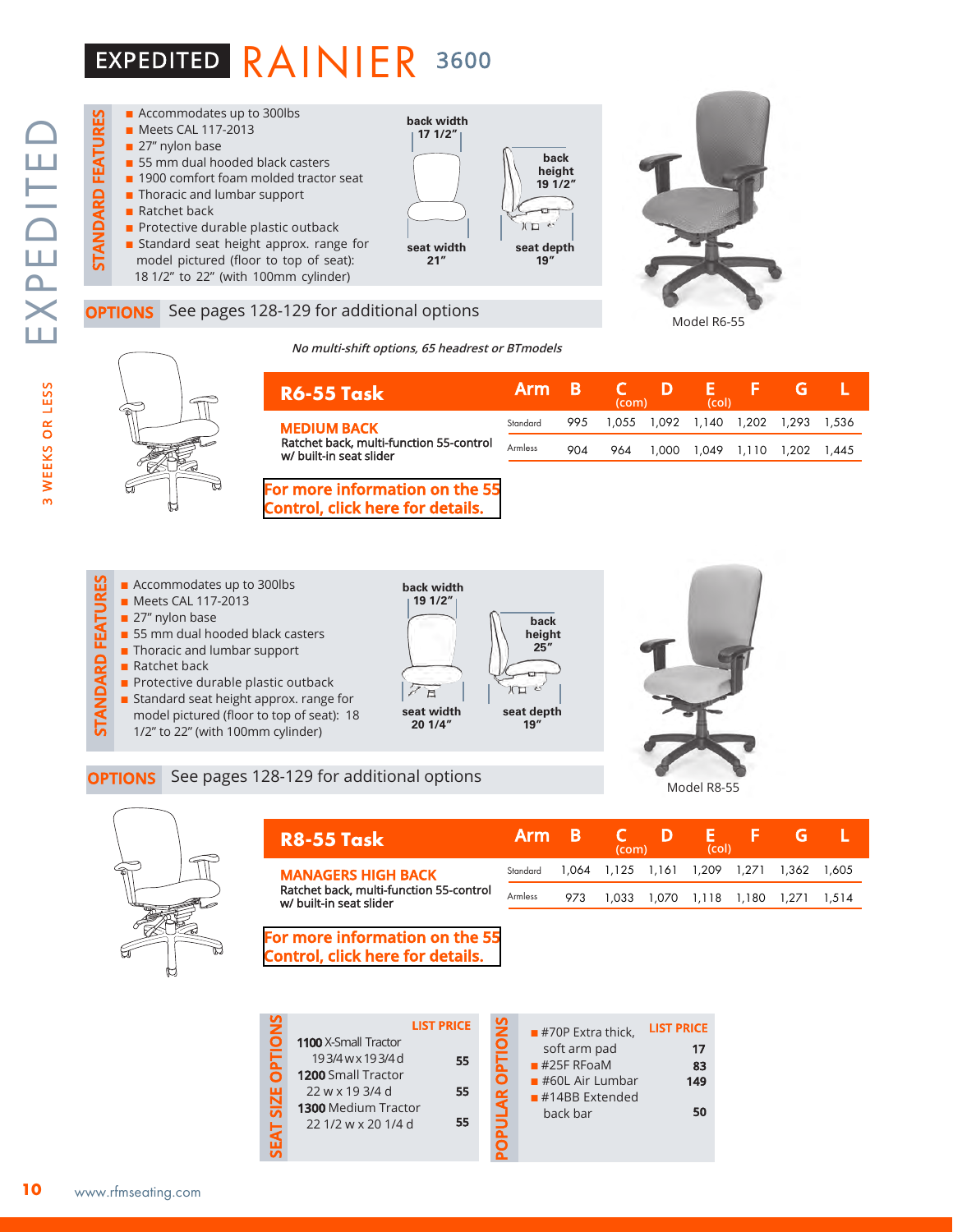

### **OPTIONS** See pages 128-129 for additional options



**01A** Fold away arm with vertical and horizontal adjustment and standard 10 pad 219

08A 3 position pivot, vertically and horizontally adjustable arm with standard 10 pad 152



23A Forward angled vertically and horizontally adjustable arm with 10 pad 160

25AVertical and horizontal adjustable "T" arm with standard 10 pad 132

37A4-way, multifunction, vertical and horizontal adjustment w/pad. Pads cannot be changed. 179

No multi-shift options, no 65 headrest or Bariatric models

| <b>R2 Task</b>                                                                       | Arm      | B     | (com) | D     | E<br>(col) | F     | G     | L     |
|--------------------------------------------------------------------------------------|----------|-------|-------|-------|------------|-------|-------|-------|
| <b>MEDIUM BACK</b><br>Ratchet back, multi-function 05-control                        | Standard | 845   | 905   | 942   | 990        | 1,052 | 1,143 | 1,386 |
| w/seat slider                                                                        | Armless  | 754   | 814   | 850   | 899        | 960   | 1,052 | 1,295 |
| Standard arm is 25A                                                                  |          |       |       |       |            |       |       |       |
| R <sub>2</sub> -8 Task                                                               | Arm      | B     | (com) | D     | E<br>(col) | F     | G     | L     |
| <b>MEDIUM BACK</b>                                                                   | Standard | 1,060 | 1,121 | 1,157 | 1,206      | 1,267 | 1.359 | 1.602 |
| Ratchet back, multi-function 08-control<br>w/built-in seat slider, knee tilt         | Armless  | 969   | 1,030 | 1,066 | 1,114      | 1,176 | 1,267 | 1,510 |
| Standard arm is 25A                                                                  |          |       |       |       |            |       |       |       |
| <b>R2-14 Task</b>                                                                    | Arm      | B     | (com) | D     | Е<br>(col) | F     | G     |       |
| <b>MEDIUM BACK</b>                                                                   | Standard | 845   | 905   | 942   | 990        | 1,052 | 1,143 | 1,386 |
| Advanced synchro tilt control w/ built-in<br>seat slider, tilt lock and ratchet back | Armless  | 754   | 814   | 850   | 899        | 960   | 1,052 | 1.295 |

Model R2

Standard arm is 25A

| <b>NSR2 Task</b>                                                                 | Arm B I        | (com)               | CD. | (col) | F. F.                             |             |  |
|----------------------------------------------------------------------------------|----------------|---------------------|-----|-------|-----------------------------------|-------------|--|
| <b>MEDIUM BACK</b><br>Enhanced task 07-control and ratchet<br>back w/seat slider | Standard       |                     |     |       | 817 878 914 963 1.024 1.115 1.359 |             |  |
|                                                                                  | <b>Armless</b> | 726 787 823 871 933 |     |       |                                   | 1.024 1.267 |  |
| Chain dond some to OEA.                                                          |                |                     |     |       |                                   |             |  |

Standard arm is 25A

**SEAT SIZE OPTIONS**

EAT SIZE OPTION

**LIST PRICE** 420 Small 18 1/2 w x 17 d **N/C** 423 Medium 20 1/4 w x 19 d **N/C** 429 Large 21 w x 19 1/2 d **N/C**

**OPULAR OPTIONS** 

| 3<br>5    | $\blacksquare$ #70P Extra thick. | <b>LIST PRICE</b> |
|-----------|----------------------------------|-------------------|
|           | soft arm pad                     | 17                |
|           | $#25F$ RFoaM                     | 83                |
|           | $#60L$ Air Lumbar                | 149               |
| <u>o⁄</u> | $#14BB$ Extended                 |                   |
|           | back bar                         | 50                |
|           |                                  |                   |
|           |                                  |                   |

Available without seat slider for a -27 list decrease

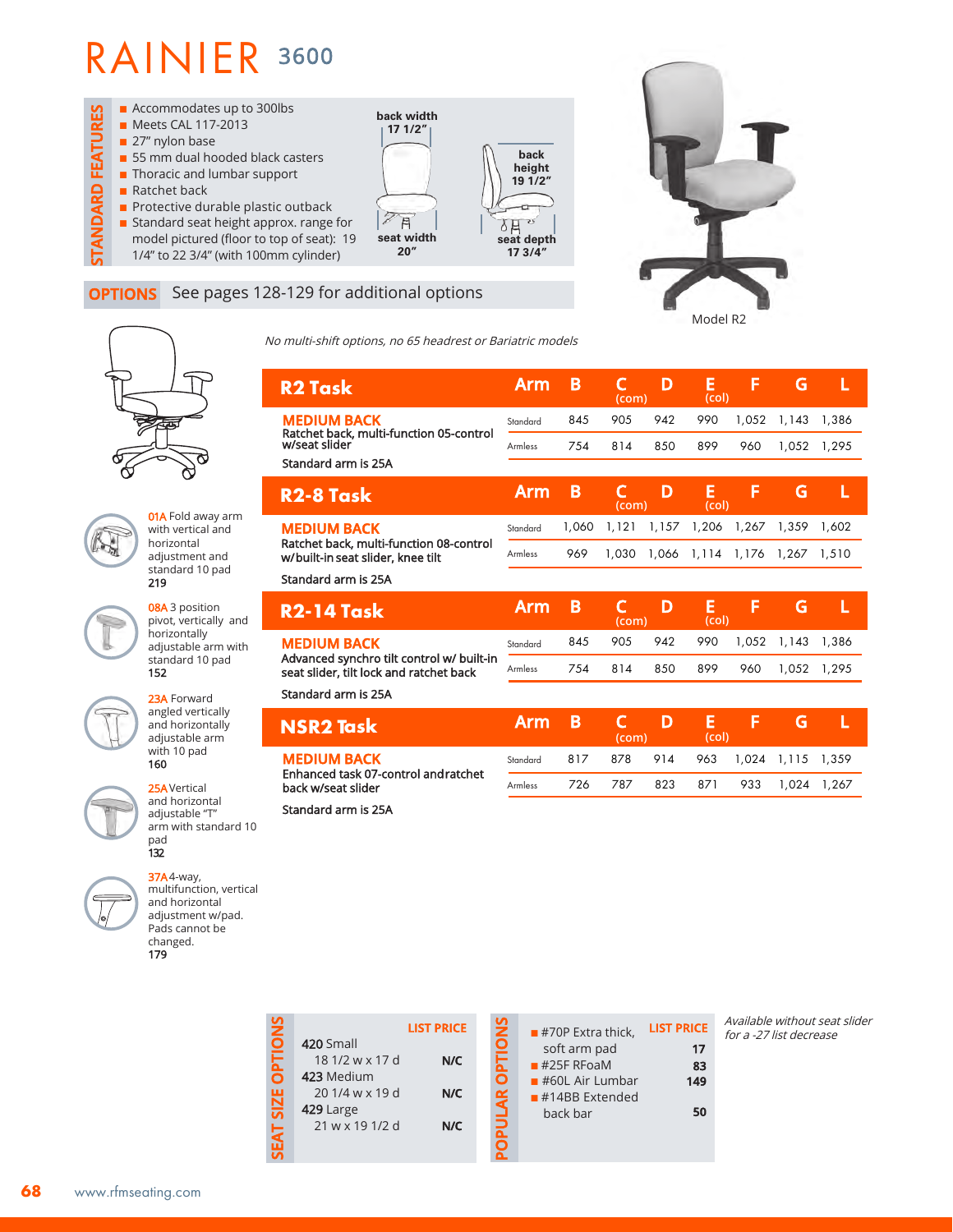**01A** Fold away arm with vertical and horizontal adjustment and standard 10 pad

08A 3 position pivot, vertically and horizontally adjustable arm with standard 10 pad

23A Forward angled vertically and horizontally adjustable arm with 10 pad 160

25AVertical and horizontal adjustable "T" arm with standard 10

multifunction, vertical and horizontal adjustment w/pad. Pads cannot be changed. 179

pad 132

219

152

**STANDARD FEATURES**

**STANDARD FEATURES** 



#### **OPTIONS** See pages 128-

No multi-shift options or Bariatric models

| -129 for additional options                                                  |            |       |            |       |             |             |       |       |
|------------------------------------------------------------------------------|------------|-------|------------|-------|-------------|-------------|-------|-------|
| multi-shift options or Bariatric models                                      |            |       |            |       |             | Model R4    |       |       |
| <b>R4 Task</b>                                                               | <b>Arm</b> | B     | C<br>(com) | D     | E<br>(col)  | F           | G     | L     |
| <b>MANAGERS HIGH BACK</b>                                                    | Standard   | 914   | 975        | 1,011 | 1,059       | 1,121       | 1,212 | 1,455 |
| Ratchet back, multi-function 05-control<br>w/seat slider                     | Armless    | 823   | 883        | 920   | 968         | 1,030       | 1,121 | 1,364 |
| Standard arm is 25A                                                          |            |       |            |       |             |             |       |       |
| R4-8 Task                                                                    | <b>Arm</b> | B     | C<br>(com) | D     | Е<br>(col)  | F           | G     | L     |
| <b>MANAGERS HIGH BACK</b>                                                    | Standard   | 1,130 | 1,190      |       | 1,227 1,275 | 1,337       | 1,428 | 1.671 |
| Ratchet back, multi-function 08-control<br>w/built-in seat slider, knee tilt | Armless    | 1,038 | 1,099      | 1,135 |             | 1,184 1,245 | 1,337 | 1,580 |
| Standard arm is 25A                                                          |            |       |            |       |             |             |       |       |
| <b>R4-14 Task</b>                                                            | <b>Arm</b> | B     | C<br>(com) | D     | E<br>(col)  | F           | G     | Ľ     |
| <b>MANAGERS HIGH BACK</b>                                                    |            |       |            |       |             |             |       |       |

Advanced synchro tilt control w/ built-in seat slider, tilt lock and ratchet back

Standard arm is 25A

| <b>NSR4 Task</b>                                          | 'Arm B.  |      | $\mathcal{C}$<br>(com) | D   | F.<br>(col)                 |                       | ω. |  |
|-----------------------------------------------------------|----------|------|------------------------|-----|-----------------------------|-----------------------|----|--|
| <b>MANAGERS HIGH BACK</b>                                 | Standard | 887  | 947                    |     | 983 1.032 1.093 1.185 1.428 |                       |    |  |
| Enhanced task 07-control andratchet<br>back w/seat slider | Armless  | 79.5 | 856 —                  | 892 |                             | 941 1.002 1.093 1.337 |    |  |

823 883 920 968 1,030 1,121 1,364

Armless

Standard arm is 25A

| <b>37A</b> 4-way, |
|-------------------|
| multifuncti       |
| and horizo        |
| adjustmen         |
| Pads canno        |
|                   |

| Z       |                                            | <b>LIST PRICE</b> |
|---------|--------------------------------------------|-------------------|
| 0<br>Ē  | 420 X-Small<br>18 1/2 w x 17 d             | N/C               |
| ┍<br>52 | 422 Medium<br>20 w x 17 3/4 d<br>429 Large | N/C               |
|         | 21 w x 19 1/2 d                            | N/C               |

# **OPULAR OPTIONS POPULAR OPTIONS**

| $\blacksquare$ #70P Extra thick,  | <b>LIST PRICE</b> |
|-----------------------------------|-------------------|
| soft arm pad                      | 17                |
| $#25F$ RFoaM                      | 83                |
| $\blacksquare$ #60L Air Lumbar    | 149               |
| $#14BB$ Extended                  |                   |
| hack har                          | 50                |
| $\blacksquare$ #65HR Articulating |                   |
| headrest                          |                   |

Available without seat slider for a -27 list decrease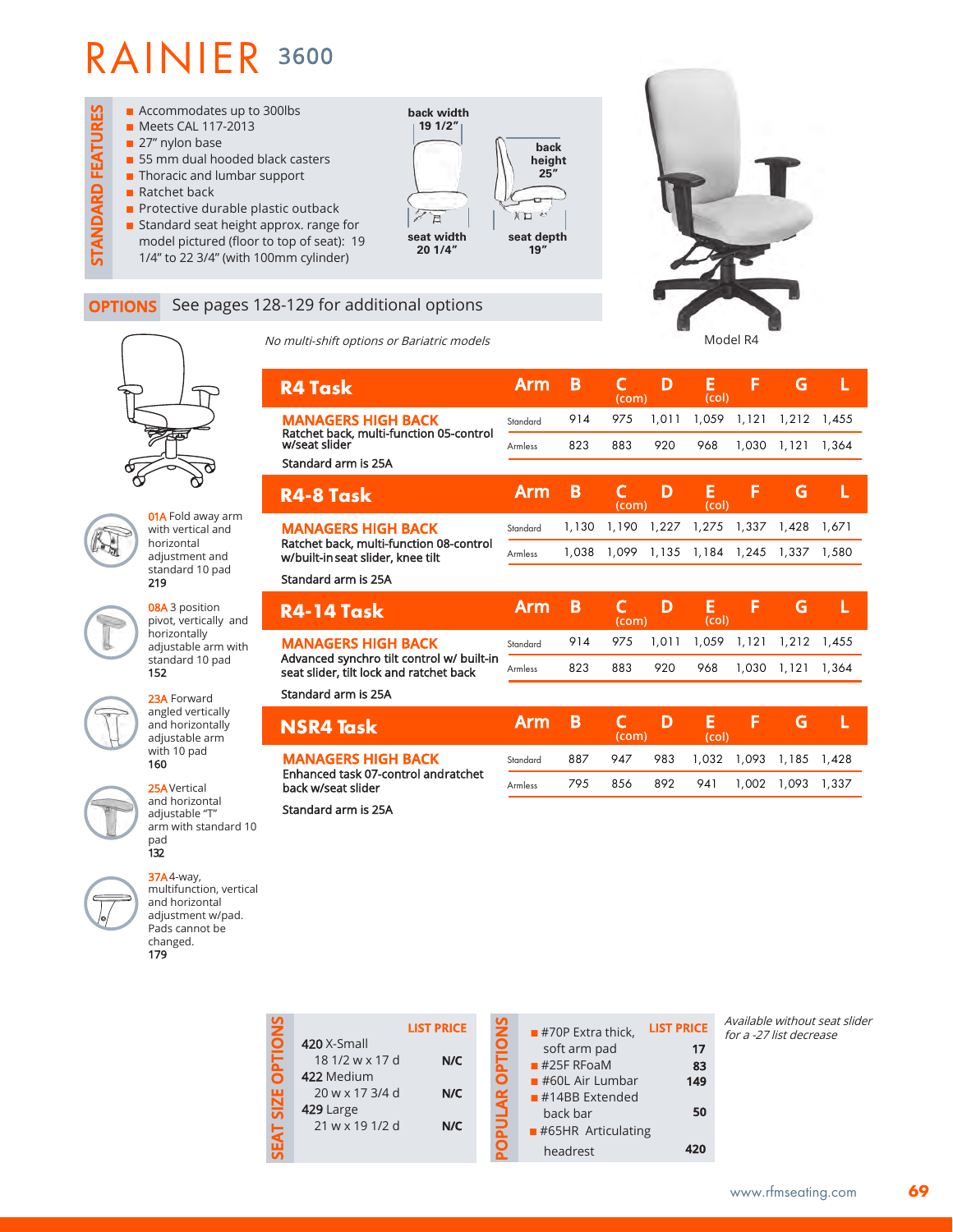

#### **OPTIONS** See pages 128-129 for additional options

No multi-shift options, no 65 headrest or Bariatric models

Ratchet back, multi-function 05-control w/seat slider



**C D E F G L** 

**Arm B C D E F G L (com) (col)**

> 845 905 942 990 1,052 1,143 1,386 754 814 850 899 960 1,052 1,295

> 754 814 850 899 960 1,052 1,295

**(com) (col)**



with vertical and  $h$ adjustment and standard 10 pad 219

08A 3 position pivot, vertically and horizontally adjustable arm with standard 10 pad 152



angled vertically and horizontally adjustable arm

25AVertical adjustable "T" arm with standard 10 pad

multifunction, vertical and horizontal adjustment w/pad. Pads cannot be changed. 179

**LIST PRICE SEAT SIZE OPTIONS** S 1100 X-Small Tractor **POPULAR OPTIONS** ō **PTI** 193/4wx193/4d **55** 1200 Small Tractor SIZE<sup></sup> 22 w x 19 3/4 d **55** 1300 Medium Tractor **55** 22 1/2 w x 20 1/4 d 1500 Deep Tractor **165** 24 1/4 w x 19 3/4 d

| $\blacksquare$ #70P Extra thick, | <b>LIST PRICE</b> |
|----------------------------------|-------------------|
| soft arm pad                     | 17                |
| $#25F$ RFoaM                     | 83                |
| $\blacksquare$ #60L Air Lumbar   | 149               |
| $#14BB$ Extended                 |                   |
| back bar                         | 50                |
|                                  |                   |

Available without seat slider for a -27 list decrease

|                          | R6  |
|--------------------------|-----|
| <b>01A</b> Fold away arm |     |
| with vertical and        | МE  |
| horizontal               | Rat |
| adjustment and           | w/b |
| standard 10 pad          |     |
|                          |     |





132 37A4-way,

| 70 | www.rfmseating.com |
|----|--------------------|

| <b>MEDIUM BACK</b><br>Ratchet back, multi-function 08-control<br>w/built-in seat slider, knee tilt | Standard<br>Armless | 1.060<br>969 |       | 1,121 1,157 1,206 1,267 1,359 1,602<br>1,030 1,066 1,114 1,176 1,267 1,510 |             |    |   |  |
|----------------------------------------------------------------------------------------------------|---------------------|--------------|-------|----------------------------------------------------------------------------|-------------|----|---|--|
| Standard arm is 25A                                                                                |                     |              |       |                                                                            |             |    |   |  |
|                                                                                                    |                     |              |       |                                                                            |             |    |   |  |
| <b>R6-14 Task</b>                                                                                  | <b>Arm</b>          | B            | (com) | D                                                                          | F.<br>(col) | F. | G |  |

Advanced synchro tilt control w/ built-in seat slider, tilt lock and ratchet back

Standard arm is 25A

**MEDIUM BACK** 

**R6 Task**

Standard arm is 25A

**R6-8 Task**

| <b>NSR6 Task</b>                                           | 'Arm B C . |     | (com) | <b>D</b> | F.<br>(col) | .E. 1                             |             |  |
|------------------------------------------------------------|------------|-----|-------|----------|-------------|-----------------------------------|-------------|--|
| <b>MEDIUM BACK</b>                                         | Standard   |     |       |          |             | 817 878 914 963 1,024 1,115 1,359 |             |  |
| Enhanced task 07-control and ratchet<br>back w/seat slider | Armless    | 726 | 787   |          | 823 871 933 |                                   | 1.024 1.267 |  |
|                                                            |            |     |       |          |             |                                   |             |  |

Armless

Standard Armless

**Arm B** 

Standard arm is 25A

| ٠<br>- |
|--------|
|        |
|        |
| ∙<br>- |
|        |
| 87     |
| ≂<br>× |
| -      |
| -      |
| ٠<br>- |
|        |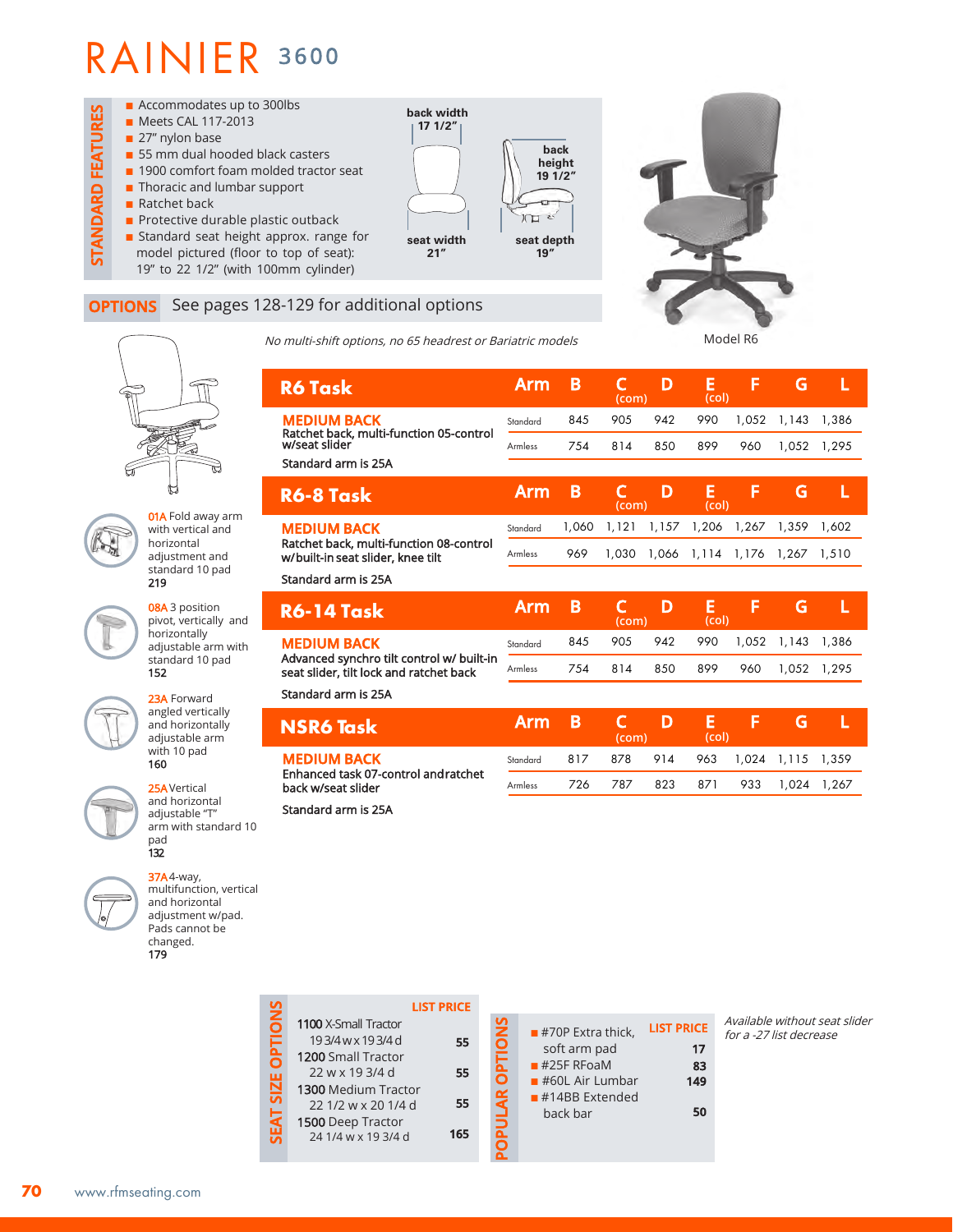01A Fold away arm with vertical and horizontal adjustment and standard 10 pad

08A 3 position pivot, vertically and horizontally adjustable arm with standard 10 pad

23A Forward angled vertically and horizontally adjustable arm with 10 pad 160

25AVertical and horizontal adjustable "T" arm with standard 10

multifunction, vertical and horizontal adjustment w/pad. Pads cannot be changed. 179

pad 132 37A4-way,

219

152



#### **OPTIONS** See pages 128-129 for additional options

No multi-shift options or Bariatric models

| No multi-shift options or Bariatric models                                           |                |       |                       |       |            | Model R8 |       |       |
|--------------------------------------------------------------------------------------|----------------|-------|-----------------------|-------|------------|----------|-------|-------|
| <b>R8 Task</b>                                                                       | <b>Arm</b>     | B     | C<br>(com)            | D     | E<br>(col) | F        | G     | L     |
| <b>MANAGERS HIGH BACK</b><br>Ratchet back, multi-function 05-control                 | Standard       | 914   | 975                   | 1,011 | 1,059      | 1,121    | 1,212 | 1,455 |
| w/seat slider                                                                        | <b>Armless</b> | 823   | 883                   | 920   | 968        | 1,030    | 1,121 | 1,364 |
| Standard arm is 25A                                                                  |                |       |                       |       |            |          |       |       |
| <b>R8-8 Task</b>                                                                     | <b>Arm</b>     | B     | C<br>(com)            | D     | E<br>(col) | F        | G     | L     |
| <b>MANAGERS HIGH BACK</b>                                                            | Standard       | 1,130 | 1,190                 | 1,227 | 1,275      | 1,337    | 1,428 | 1,671 |
| Ratchet back, multi-function 08-control<br>w/built-in seat slider, knee tilt         | <b>Armless</b> | 1,038 | 1,099                 | 1,135 | 1,184      | 1,245    | 1,337 | 1,580 |
| Standard arm is 25A                                                                  |                |       |                       |       |            |          |       |       |
|                                                                                      |                |       |                       |       |            |          |       |       |
| <b>R8-14 Task</b>                                                                    | <b>Arm</b>     | B     | C<br>(com)            | D     | E<br>(col) | F        | G     | L     |
| <b>MANAGERS HIGH BACK</b>                                                            | Standard       | 914   | 975                   | 1,011 | 1,059      | 1,121    | 1,212 | 1,455 |
| Advanced synchro tilt control w/ built-in<br>seat slider, tilt lock and ratchet back | Armless        | 823   | 883                   | 920   | 968        | 1,030    | 1,121 | 1,364 |
| Standard arm is 25A                                                                  |                |       |                       |       |            |          |       |       |
| <b>NSR8 Task</b>                                                                     | <b>Arm</b>     | B     | $\mathsf{C}$<br>(com) | D     | E<br>(col) | F        | G     | L     |
| <b>MANAGERS HIGH BACK</b>                                                            | Standard       | 887   | 947                   | 983   | 1,032      | 1,093    | 1,185 | 1,428 |
| Enhanced task 07-control andratchet<br>back w/seat slider                            | <b>Armless</b> | 795   | 856                   | 892   | 941        | 1,002    | 1,093 | 1,337 |

**Card** 

|             |                      | <b>LIST PRICE</b> |
|-------------|----------------------|-------------------|
| PTIONS      | 1100 X-Small Tractor |                   |
|             | 193/4 w x 193/4 d    | 55                |
| ក           | 1200 Small Tractor   |                   |
|             | 22 w x 19 3/4 d      | 55                |
| <b>SIZE</b> | 1300 Medium Tractor  |                   |
|             | 22 1/2 w x 20 1/4 d  | 55                |
| <b>LVE</b>  | 1500 Deep Tractor    |                   |
| ភ           | 24 1/4 w x 19 3/4 d  | 165               |
|             |                      |                   |
|             |                      |                   |

| Z      | $\blacksquare$ #70P Extra thick,  | <b>LIST PRICE</b> |
|--------|-----------------------------------|-------------------|
| ₿<br>۰ | soft arm pad                      | 17                |
|        | $#25F$ RFoaM                      | 83                |
|        | $\blacksquare$ #60L Air Lumbar    | 149               |
|        | $#14BB$ Extended                  |                   |
|        | back bar                          | 50                |
|        | $\blacksquare$ #65HR Articulating |                   |
|        | headrest                          |                   |

Available without seat slider for a -27 list decrease